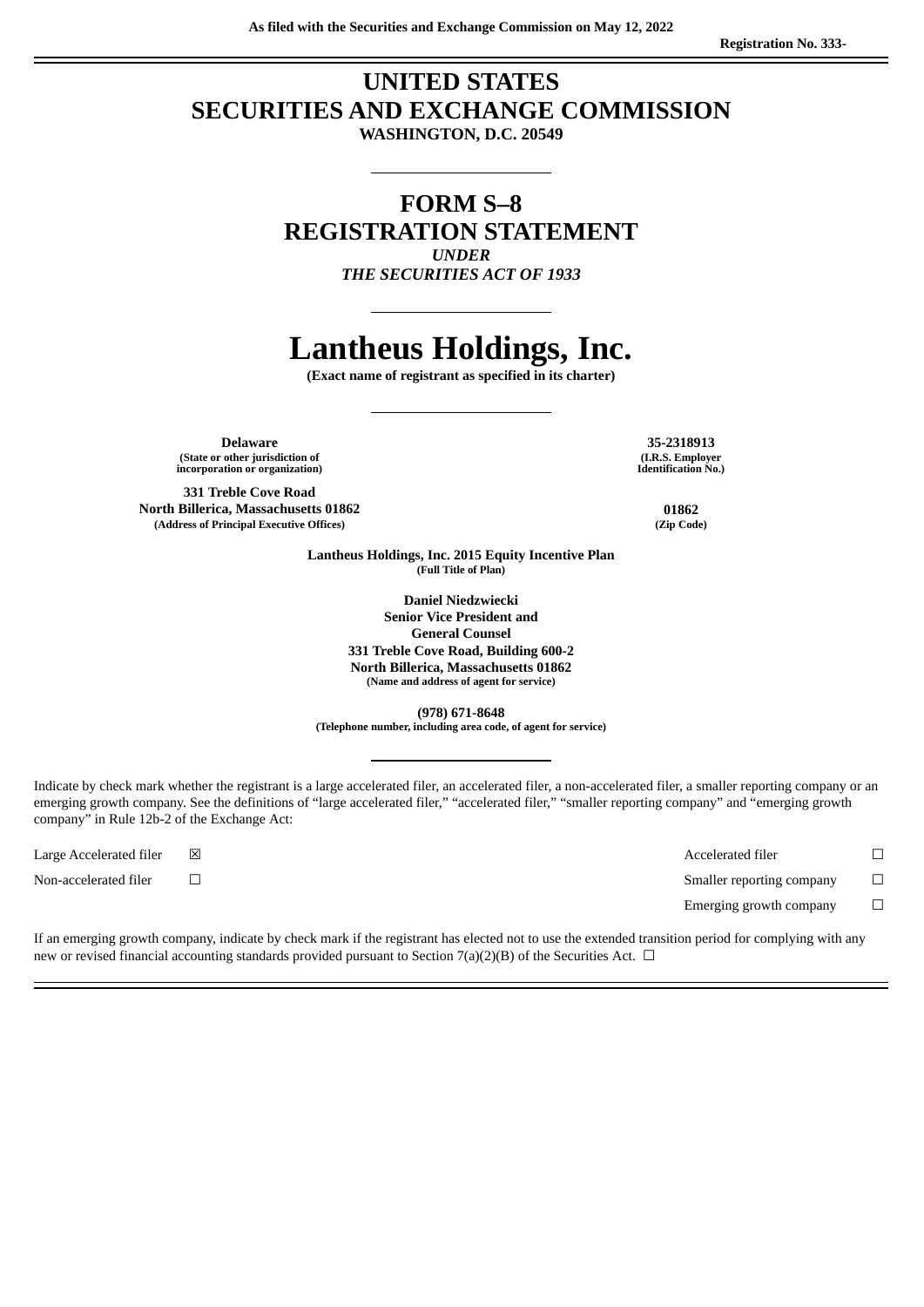#### **EXPLANATORY NOTE**

Lantheus Holdings, Inc. (the "Registrant") is filing this Registration Statement on Form S-8 (this "Registration Statement") to register an additional 1,750,000 shares of its common stock, par value \$0.01 per share, that may be issued and sold under the Lantheus Holdings, Inc. 2015 Equity Incentive Plan, as amended (the "Plan"), following the amendment to the Plan that was approved by the Registrant's stockholders at its annual meeting on April 28, 2022. This Registration Statement is submitted in accordance with General Instruction E to the Registration Statement on Form S-8 regarding registration of additional securities, and pursuant to that instruction, the contents of the Registration Statements on Form S-8 (File No. 333-205211, File No. 333-214343, File No. 333-220049, File No. 333-232919 and File No. [333-258454\)](http://www.sec.gov/Archives/edgar/data/1521036/000119312515233801/d946596ds8.htm) filed with the Securities and Exchange Commission on June 25, 2015, [October](http://www.sec.gov/Archives/edgar/data/1521036/000119312516753495/d124645ds8.htm) 31, 2016, [August](http://www.sec.gov/Archives/edgar/data/1521036/000119312517262221/d434102ds8.htm) 18, 2017, July 31, [2019](http://www.sec.gov/Archives/edgar/data/1521036/000119312519208748/d747381ds8.htm) and [August](http://www.sec.gov/Archives/edgar/data/1521036/000119312521236337/d213751ds8.htm) 4, 2021, respectively, are incorporated herein by reference.

#### **PART II**

#### **INFORMATION REQUIRED IN THE REGISTRATION STATEMENT**

#### **Item 8. Exhibits.**

See Exhibit Index below.

#### **EXHIBIT INDEX**

|                                 |                                                                                                                 |             | <b>INCORPORATED BY REFERENCE</b> |                |                              |  |  |
|---------------------------------|-----------------------------------------------------------------------------------------------------------------|-------------|----------------------------------|----------------|------------------------------|--|--|
| <b>EXHIBIT</b><br><b>NUMBER</b> | <b>DESCRIPTION OF EXHIBITS</b>                                                                                  | <b>FORM</b> | <b>FILE</b><br><b>NUMBER</b>     | <b>EXHIBIT</b> | <b>FILING</b><br><b>DATE</b> |  |  |
| 4.1                             | Amended and Restated Certificate of Incorporation of Lantheus Holdings,                                         |             |                                  |                |                              |  |  |
|                                 | Inc.                                                                                                            | $8-K$       | 001-36569                        | 3.1            | April 27, 2018               |  |  |
| 4.2                             | Amended and Restated Bylaws of Lantheus Holdings, Inc.                                                          | 8-K         | 001-36569                        | 3.2            | December 27, 2021            |  |  |
| 4.3                             | <b>Common Stock Certificate.</b>                                                                                | $8-K$       | 001-36569                        | 4.1            | June 30, 2015                |  |  |
| 4.4                             | Lantheus Holdings, Inc. 2015 Equity Incentive Plan.                                                             | $S-$<br>1/A | 333-196998                       | 10.37          | June 16, 2015                |  |  |
| 4.5                             | Form of 2015 Restricted Stock Agreement.                                                                        | $S-$<br>1/A | 333-196998                       | 10.38          | June 16, 2015                |  |  |
| 4.6                             | Form of 2015 Option Award Agreement.                                                                            | $S-$<br>1/A | 333-196998                       | 10.39          | June 16, 2015                |  |  |
| 4.7                             | Form of Restricted Stock Unit Award Agreement (Employee Time-Based<br>Vesting).                                 | $10-Q$      | 001-36569                        | 10.2           | April 29, 2022               |  |  |
| 4.8                             | Form of Restricted Stock Unit Award Agreement (Relative Total<br>Shareholder Return Performance-Based Vesting). | $10-Q$      | 001-36569                        | 10.3           | April 29, 2022               |  |  |
| 4.9                             | Form of Stock Option Award Agreement (Time Vesting).                                                            | $10-Q$      | 001-36569                        | 10.4           | April 29, 2022               |  |  |
| 4.10                            | Amendment to Lantheus Holdings, Inc. 2015 Equity Incentive Plan.                                                | $8-K$       | 001-36569                        | 10.1           | April 28, 2016               |  |  |
| 4.11                            | Second Amendment to Lantheus Holdings, Inc. 2015 Equity Incentive Plan.                                         | $8-K$       | 001-36569                        | 10.1           | April 28, 2017               |  |  |
| 4.12                            | Third Amendment to Lantheus Holdings, Inc. 2015 Equity Incentive Plan.                                          | $10-Q$      | 001-36569                        | 10.1           | April 30, 2019               |  |  |
| 4.13                            | Fourth Amendment to Lantheus Holdings, Inc. 2015 Equity Incentive Plan.                                         | 8-K         | 001-36569                        | 10.1           | April 26, 2019               |  |  |
| 4.14                            | Fifth Amendment to Lantheus Holdings, Inc. 2015 Equity Incentive Plan.                                          | 8-K         | 001-36569                        | 10.1           | April 29, 2021               |  |  |
| 4.15                            | Sixth Amendment to Lantheus Holdings, Inc. 2015 Equity Incentive Plan.                                          | $8-K$       | 001-36569                        | 10.1           | May 2, 2022                  |  |  |
| $5.1*$                          | <b>Legal Opinion of Foley Hoag LLP.</b>                                                                         |             |                                  |                |                              |  |  |

23.1\* Consent of [Independent](#page-5-0) Registered Public Accounting Firm, Deloitte & Touche LLP.

23.2\* Consent of Foley Hoag LLP [\(included](#page-3-0) as part of Exhibit 5.1).

24.1\* Power of Attorney [\(included](#page-2-0) as part of the signature page hereto).

107\* Filing Fee [Table.](#page-6-0)

\* Filed herewith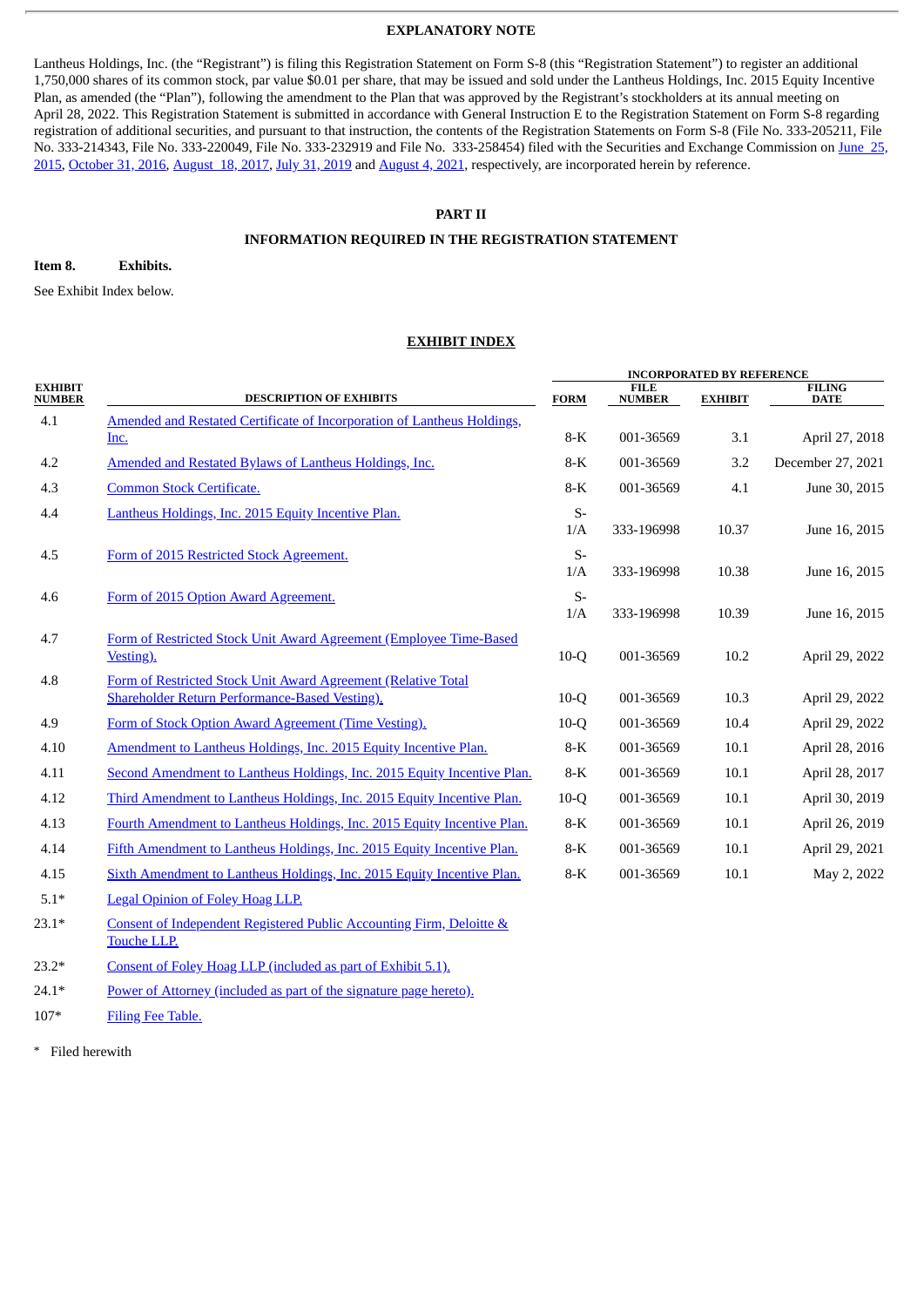**SIGNATURES**

<span id="page-2-0"></span>Pursuant to the requirements of the Securities Act of 1933 the Registrant has duly caused this Registration Statement to be signed on its behalf by the undersigned, thereunto duly authorized, in the City of North Billerica, Commonwealth of Massachusetts, on May 12, 2022.

#### **Lantheus Holdings, Inc.**

| Bv: | /s/ Mary Anne Heino                          |
|-----|----------------------------------------------|
|     | Name: Mary Anne Heino                        |
|     | Title: President and Chief Executive Officer |

#### **POWER OF ATTORNEY**

KNOW ALL PERSONS BY THESE PRESENTS, that each of the undersigned constitutes and appoints each of Mary Anne Heino, Robert J. Marshall, Jr. and Daniel Niedzwiecki, each acting alone, her or his true and lawful attorney-in-fact and agent, with full power of substitution and resubstitution, for such person and in her or his name, place and stead, in any and all capacities, to sign this Registration Statement on Form S-8 (including all pre-effective and post-effective amendments and registration statements filed pursuant to Rule 462(b) under the Securities Act of 1933), and to file the same, with all exhibits thereto, and other documents in connection therewith, with the Securities and Exchange Commission, granting unto said attorneys-in-fact and agents, each acting alone, full power and authority to do and perform each and every act and thing requisite and necessary to be done in and about the premises, as fully to all intents and purposes as he might or could do in person, hereby ratifying and confirming that any such attorney-in-fact and agent, or her or his substitute or substitutes, may lawfully do or cause to be done by virtue hereof.

Pursuant to the requirements of the Securities Act of 1933, this Registration Statement has been signed by the following persons in the capacities and on the dates indicated.

| <b>Signature</b>                                       | <b>Title</b>                                                                     | <b>Date</b>  |  |
|--------------------------------------------------------|----------------------------------------------------------------------------------|--------------|--|
| /s/ Mary Anne Heino<br>Mary Anne Heino                 | President, Chief Executive Officer and Director<br>(Principal Executive Officer) | May 12, 2022 |  |
| /s/ Robert J. Marshall, Jr.<br>Robert J. Marshall, Jr. | Chief Financial Officer<br>(Principal Financial Officer)                         | May 12, 2022 |  |
| /s/ Andrea Sabens<br>Andrea Sabens                     | <b>Chief Accounting Officer</b><br>(Principal Accounting Officer)                | May 12, 2022 |  |
| /s/ Brian Markison<br><b>Brian Markison</b>            | Chairman of the Board of Directors                                               | May 12, 2022 |  |
| /s/ Minnie Baylor-Henry<br>Minnie Baylor-Henry         | Director                                                                         | May 12, 2022 |  |
| /s/ Dr. Gérard Ber<br>Dr. Gérard Ber                   | <b>Director</b>                                                                  | May 12, 2022 |  |
| /s/ Samuel Leno<br>Samuel Leno                         | Director                                                                         | May 12, 2022 |  |
| /s/ Heinz Mäusli<br>Heinz Mäusli                       | <b>Director</b>                                                                  | May 12, 2022 |  |
| /s/ Julie McHugh<br>Julie McHugh                       | Director                                                                         | May 12, 2022 |  |
| /s/ Gary Pruden<br>Gary Pruden                         | Director                                                                         | May 12, 2022 |  |
| /s/ Dr. James Thrall<br>Dr. James Thrall               | <b>Director</b>                                                                  | May 12, 2022 |  |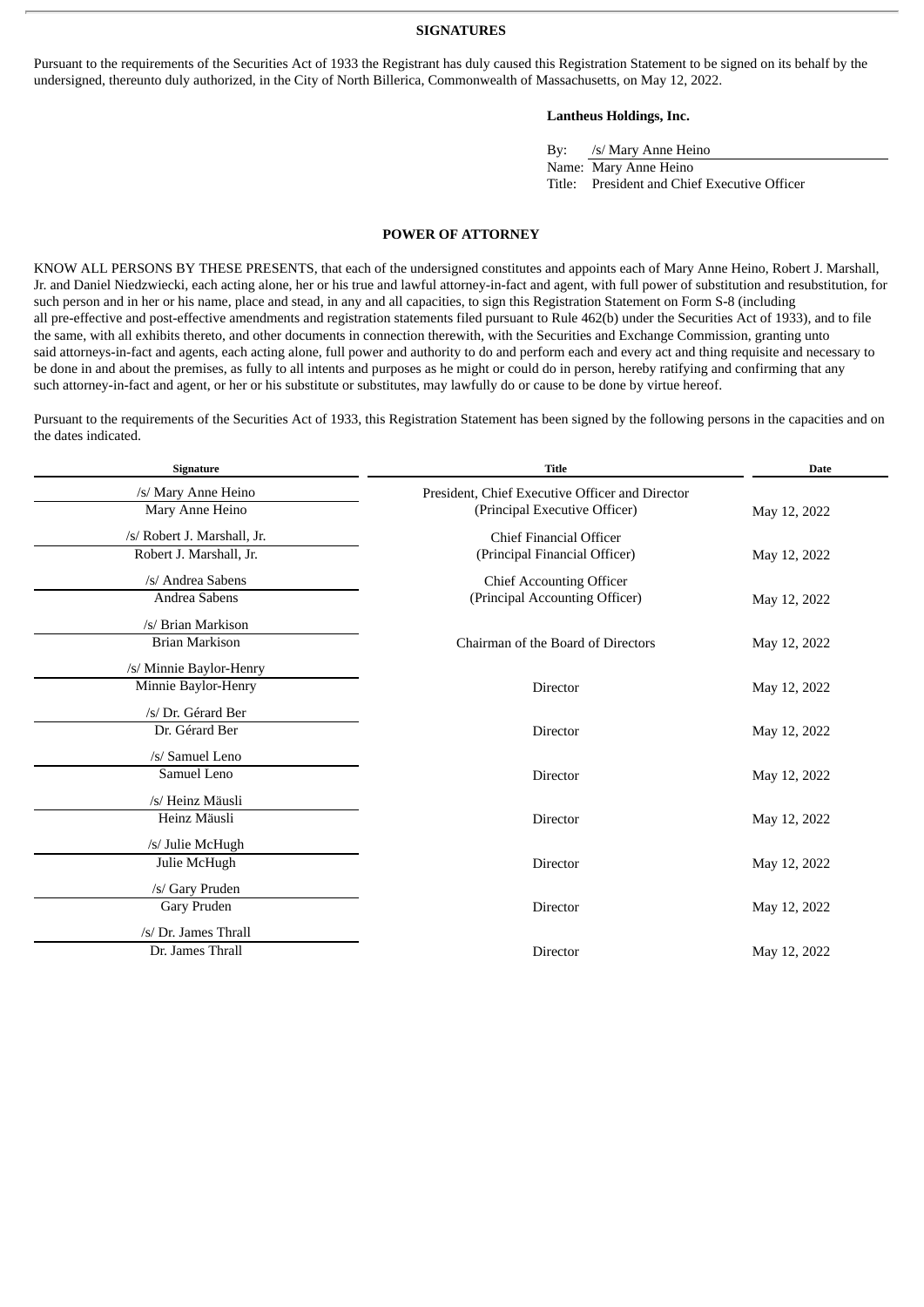<span id="page-3-0"></span>

May 12, 2022

Lantheus Holdings, Inc. 331 Treble Cove Road North Billerica, Massachusetts 01862

#### Re: Registration Statement on Form S-8

Ladies and Gentlemen:

Seaport West 155 Seaport Boulevard Boston, MA 02210-2600

617 832 1000 *main* 617 832 7000 *fax*

We are familiar with the Registration Statement on Form S-8 (the "**Registration Statement**") being filed by Lantheus Holdings, Inc., a Delaware corporation (the "**Company**"), with the Securities and Exchange Commission (the "**Commission**") under the Securities Act of 1933, as amended (the "**Securities Act**"), on the date hereof. The Registration Statement relates to the offer and sale by the Company of up to 1,750,000 shares (the "**Shares**") of its common stock, par value \$0.01 per share ("**Common Stock**"), issuable under the Lantheus Holdings, Inc. 2015 Equity Incentive Plan (as amended, the "**2015 Plan**").

In arriving at the opinions expressed below, we have examined and relied upon the Certificate of Incorporation and Bylaws of the Company, each as amended and restated to date, the records of meetings and consents of the Company's Board of Directors, or committees thereof, records of the proceedings of its stockholders, and the 2015 Plan, each as provided to us by the Company, and the Registration Statement.

In addition, we have relied upon certificates and other assurances of officers of the Company and others as to factual matters without having independently verified such factual matters. In our examination, we have assumed the genuineness of all signatures, the authenticity of all documents submitted to us as originals, the conformity to authentic original documents of all documents submitted to us as copies and the due authorization, execution and delivery of all documents by all persons other than the Company, where authorization, execution and delivery are prerequisites to the effectiveness of such documents. We have also made such investigations of law, as we have deemed appropriate as a basis for the opinions expressed below.

We have assumed that the Company will continue to have sufficient authorized, unissued and otherwise unreserved shares of Common Stock available at the time of each issuance of the Shares pursuant to the 2015 Plan. We have also assumed that the purchase price or other consideration to be received by the Company for the Shares will be valid consideration equal to or in excess of the par value thereof.

In rendering the opinion expressed below, we express no opinion other than as to the Delaware General Corporation Law.

On the basis of the foregoing, it is our opinion that the Shares, when issued and delivered in accordance with the terms of the 2015 Plan and the awards thereunder against the Company's receipt of the purchase price or other consideration therefor, will be validly issued, fully paid and non-assessable.

This opinion is to be used only in connection with the offer and sale of the Shares while the Registration Statement is in effect.

This opinion is being delivered solely for the benefit of the Company and such other persons as are entitled to rely upon it pursuant to the applicable provisions of the Securities Act. This opinion may not be used, quoted, relied upon or referred to for any other purpose, nor may it be used, quoted, relied upon or referred to by any other person, for any purpose, without our prior written consent.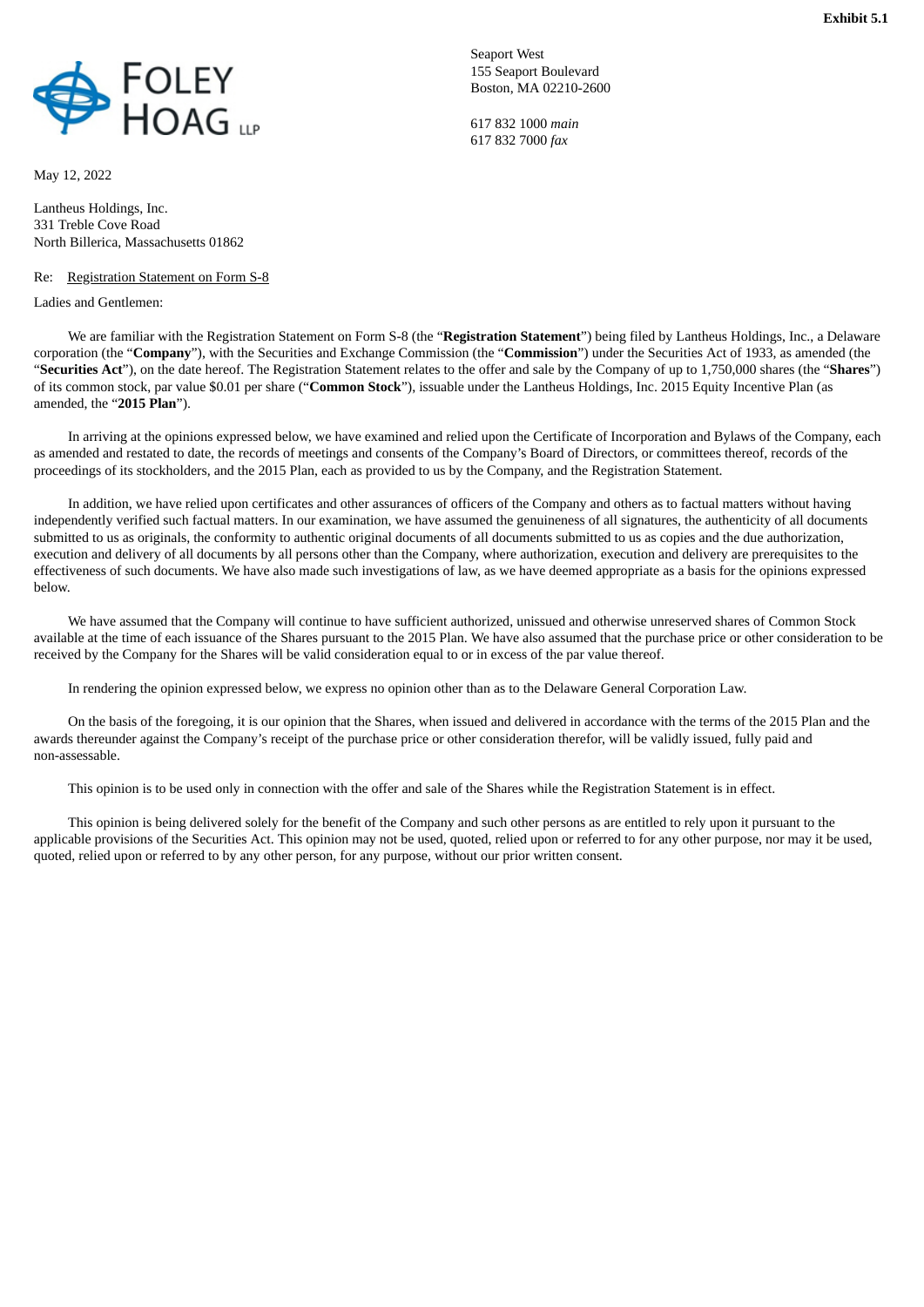This opinion is based upon currently existing statutes, rules and regulations and judicial decisions and is rendered as of the date hereof, and we disclaim and obligation to advise you of any change in any of the foregoing sources of law or subsequent developments in law or changes in facts or circumstances which might affect any matters or opinions set forth herein.

We consent to the filing of this opinion as an exhibit to the Registration Statement. In giving such consent, we do not admit that we are within the category of persons whose consent is required under Section 7 of the Securities Act or the rules and regulations of the Commission promulgated thereunder.

This opinion letter shall be interpreted in accordance with the Core Opinion Principles jointly issued by the Committee on Legal Opinions of the American Bar Association's Business Law Section and the Working Group on Legal Opinions Foundation as published in 74 Business Lawyer 815 (2019).

Very truly yours,

FOLEY HOAG LLP

By: /s/ Stacie S. Aarestad a Partner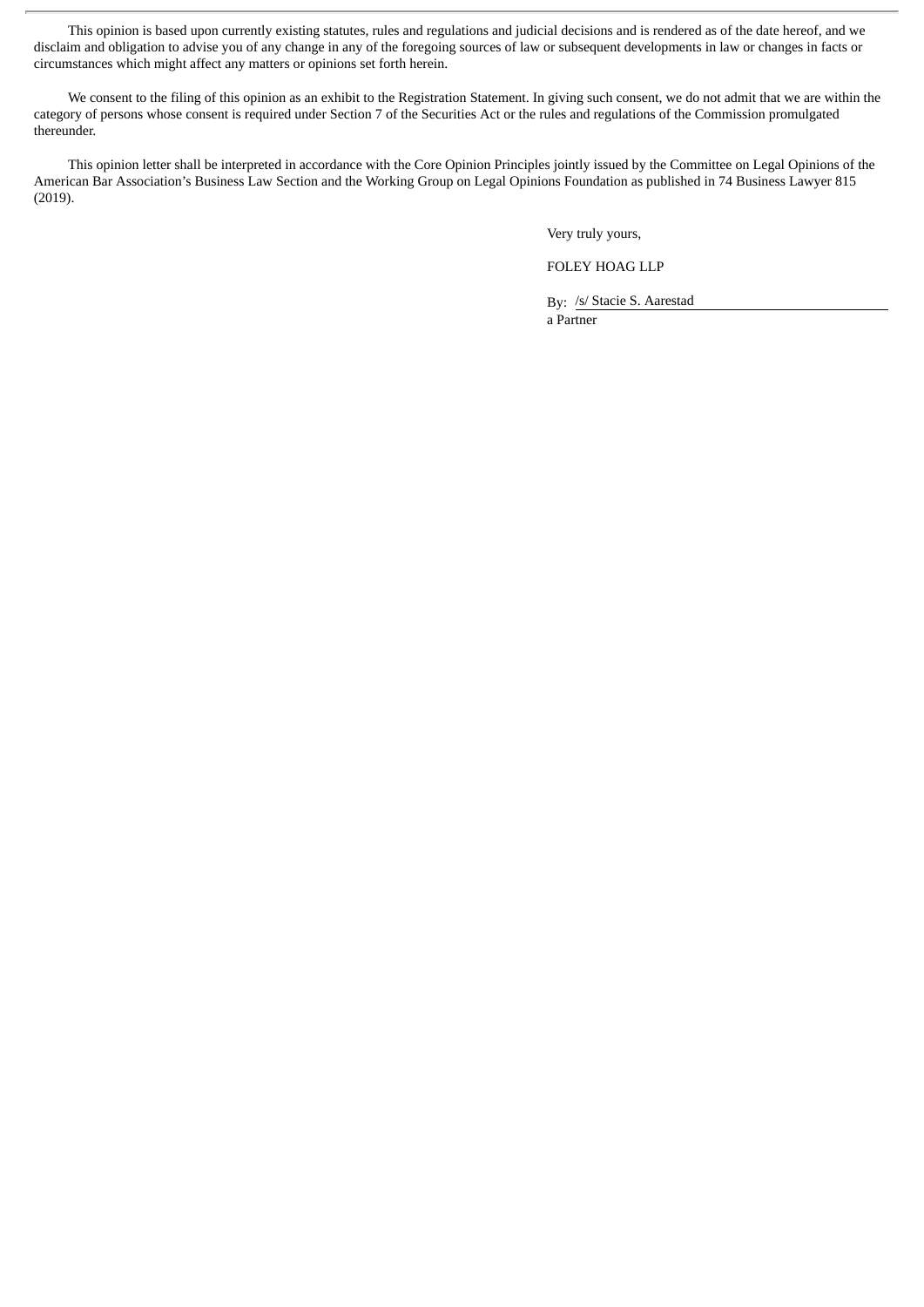#### **CONSENT OF INDEPENDENT REGISTERED PUBLIC ACCOUNTING FIRM**

<span id="page-5-0"></span>We consent to the incorporation by reference in this Registration Statement on Form S-8 of our reports dated February 24, 2022, relating to the financial statements of Lantheus Holdings, Inc. and the effectiveness of Lantheus Holdings, Inc.'s internal control over financial reporting, appearing in the Annual Report on Form 10-K of Lantheus Holdings, Inc. for the year ended December 31, 2021.

/s/ Deloitte & Touche LLP

Boston, Massachusetts May 12, 2022